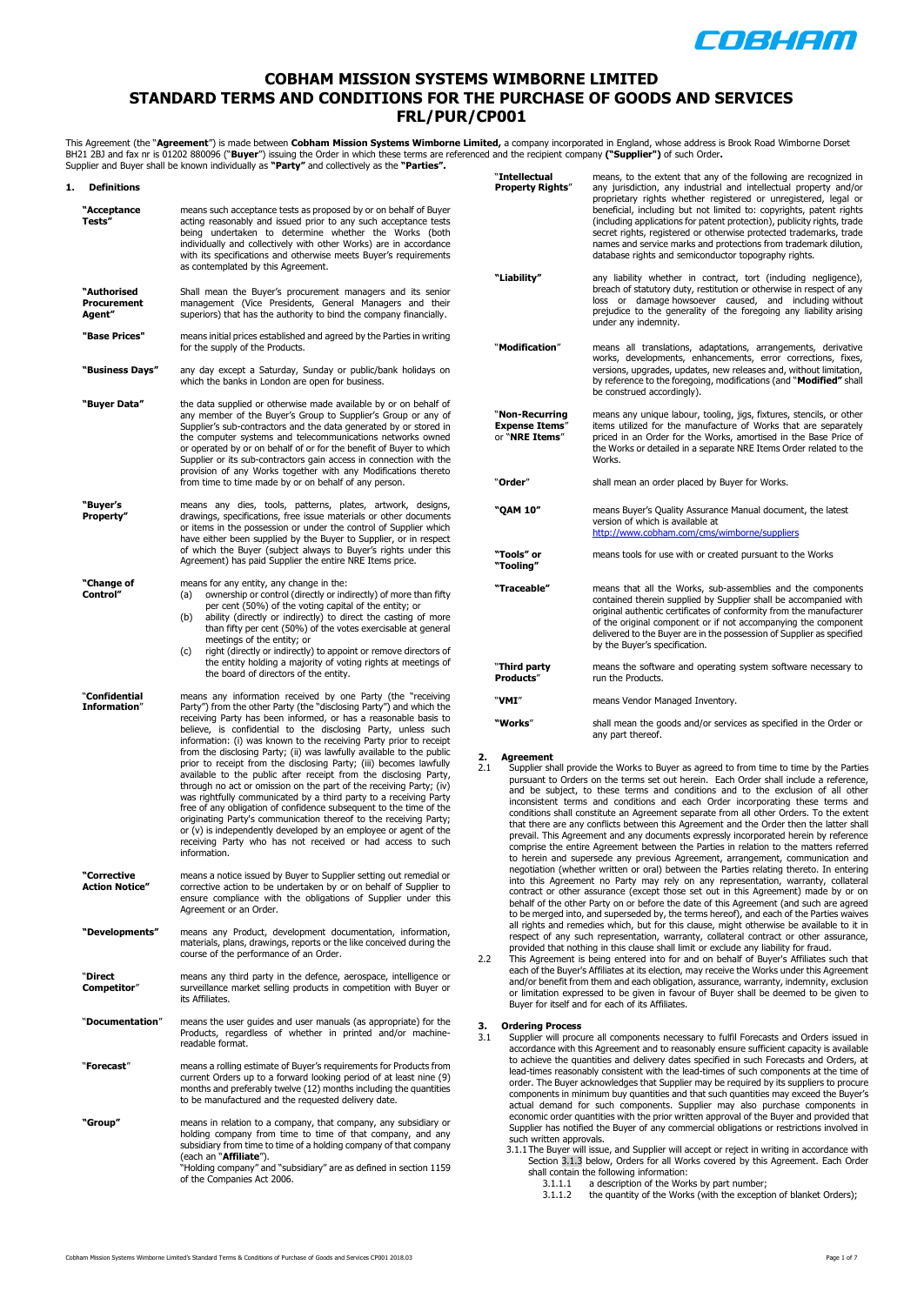COBHAM

- 
- 3.1.1.3 the scheduled delivery date or delivery schedule; 3.1.1.4 the location to which the Works are to be delivered; and transportation instructions if other than defined by this Agreement;
- 3.1.1.5 Price, including unit, extended and Order total prices;
- 3.1.1.6 and any other special terms or requirements. 3.1.2 Orders shall comply with the price and Forecast (or Works lead-times agreed by the Parties in writing when there is no Forecast). The Buyer shall allow for the Forecast (or lead-time when there is no Forecast) when setting the delivery date. Where Buyer fails to allow for the Forecast (or lead-times when there is no
- <span id="page-1-0"></span>Forecast), the clause [3.1.4](#page-1-1) shall apply. 3.1.3 Order process is as follows:<br> $3.1.3.1$  Each Order shall
	- 3.1.3.1 Each Order shall be issued by the Buyer by fax, registered postal mail or legally binding registered email to Supplier. The Order will be deemed as received by Supplier on the day issued if by fax or legally binding registered email and two days after issue in the event of postal mail;
	-
	- 3.1.3.2 The Order will be checked by Supplier; and 3.1.3.3 All Orders shall be confirmed or acknowledged in writing as accepted or rejected by Supplier within five (5) working days of receipt. If Supplier does not accept or reject the Order within the said five (5) day period, the Order shall be deemed accepted by Supplier. Should Supplier commence work under the Order, Supplier shall also be deemed to have accepted the Order by performance. 3.1.3.4 If there is a conflict of terms the order of precedence shall be (in
		- descending order):
			- 3.1.3.4.1 the typewritten provisions of the Order; 3.1.3.4.2 Customer Flow Down terms (if applicable);
			-
			-
			- 3.1.3.4.3 QAM 10 latest issue;<br>3.1.3.4.4 this Agreement;<br>3.1.3.4.5 any appendices, pro
			- 3.1.3.4.4 this Agreement; 3.1.3.4.5 any appendices, programme schedules or other written agreements attached to this Agreement as agreed by both Parties; and
				- 3.1.3.4.6 the specification.
- <span id="page-1-1"></span>3.1.4 Supplier shall accept all Orders that are placed consistent with Buyer's Forecasts and otherwise in accordance with the lead-times as agreed by the Parties. In the event that Supplier is unable to meet the delivery date set forth in an Order because the demand under the Order exceeds the previously Forecasted demand or if within the Forecast but the delivery date is shorter than the lead-time, the Parties shall negotiate in good faith to resolve the matter. Supplier will accommodate Orders that are within 25% of the previously Forecasted demand.
- <span id="page-1-2"></span>3.1.5 Supplier will supply Works strictly in accordance with the Buyer's requirements as detailed in this Agreement, the specification and the Order. Buyer may at any time request changes in writing relating to the Order, including changes in the drawings or specifications, method of shipment, quantities, packing or time or place of delivery. If such changes result in an increase in cost or time required for performance of the Order, an equitable adjustment will be made to the price, delivery schedule or both. Any such claim or adjustment must be approved by Buyer's Authorised Procurement Agent in writing before Supplier proceeds with such changes. Any adjustment should not be applied to elements of the Works unaffected by such a change.
- <span id="page-1-3"></span>3.1.6 Where the Buyer deems it necessary and solely when an Authorised Procurement Agent provides written instructions to do so, the Supplier shall undertake a Change without approval of such claim. Where Buyer elects to take up this option the Buyer shall pay for the cost of such change providing that the Supplier can demonstrate that the price of the change is costed at the same profit rate as the
- Base Price against a legitimate cost base. 3.1.7 Where there is a dispute on the change the Buyer shall have the right to require the Supplier to undertake the change in accordance with claus[e 3.1.5.](#page-1-2) If Supplier<br>successfully asserts the change is a change to the Works the Buyer's maximum<br>lability is to pay for the change in accordance with clause 3.1
- accordance with Claus[e 4.8.](#page-1-4)
- 3.3 The Parties acknowledge that the pre-printed provisions appearing on the reverse of, or attached to, an Order, an Order acknowledgment, or invoice shall be deemed deleted and of no effect whatsoever. Supplier shall ensure that no such pre-printed terms are
- on an Order acknowledgement sent to the Buyer. 3.4 Under this Agreement, Orders will be issued by each Buyer Affiliate and all rights and obligations of the Buyer under this Agreement and the Order shall pass to such Affiliate and for the purposes of that Order such Affiliate shall be deemed to be the Buyer for the purposes of this Agreement. Upon Supplier's acceptance of Orders from a Buyer's Affiliate, such Orders shall be governed exclusively by this Agreement.

## <span id="page-1-7"></span>**4. General**

- <span id="page-1-10"></span><span id="page-1-5"></span>4.1 Any notice to be given hereunder shall be in writing and sent to the relevant Party's<br>General Manager and Company Secretary at its address or fax number contained above<br>(or such other address or fax number as shall hav writing), and shall be delivered or sent:
	- 4.1.1 by fax, provided that the transmission note shall be retained for proof of delivery and provided also that a confirmation copy shall also be sent by first class post; or
	- 4.1.2 in the case of a notice between Parties whose respective addresses for service are in the same country, by registered or recorded delivery post or local equivalent
	- postal service which provides written evidence of delivery; or 4.1.3 in the case of a notice between Parties whose respective addresses for service are in different countries, by courier provided that such courier obtains a signature
		- on behalf of the recipient by way of: 4.1.3.1 acknowledgment of receipt and
		-
- <span id="page-1-6"></span>4.1.3.2 evidence of the date and time of receipt. 4.2 Such notice shall be deemed to have been given:
	- - 4.2.1 in the case of a notice sent by fax, at the start of the first normal business day in the country of receipt following the date of transmission as such date is evidenced by the transmission receipt;
		- 4.2.2 in the case of a notice sent by post in accordance with clause [4.1.2,](#page-1-5) 48 hours after the date on which the registered or recorded delivery letter including such notice is posted; and
		- 4.2.3 in the case of a notice which is delivered by courier in accordance with clause [4.1.3,](#page-1-6) when it is delivered to the appropriate address, as evidenced by the signature referred to in clause 4.1.3.
- 4.3 Neither Party shall in any manner assume or create any obligation or responsibility, express or implied, on behalf of or in the name of the other Party, except as expressly permitted under the terms of this Agreement.
- 4.4 The relationship of Buyer and Supplier under this Agreement and the Order is intended
- Agreement and the Order.<br>4.5 A person who is not a Party to this Agreement may not enforce any of its terms.<br>4.6 If any provision of this Agreement or an Order is found invalid or unenforceable, the<br>remaining provisions wi
- not a part of this Agreement or the Order (as the case may be).<br>4.7 All Documentation provided pursuant to this Agreement or an Order shall be in English.<br>4.8 Neither this Agreement nor an Order may be varied or am
- <span id="page-1-4"></span>signed by a duly authorised officer of each Party. 4.9 The headings contained in this Agreement and an Order are for reference only and shall not be used in its construction or interpretation. The provisions of this Agreement and the Order shall be construed and interpreted fairly and in good faith to both Parties without regard to which Party drafted the same.
- 4.10 References to any gender includes any other gender and the plural shall include the singular and bodies corporate shall include unincorporated bodies and (in each case) vice versa.
- 4.11 Reference to any statute, enactment, ordinance, order, regulation or other similar<br>instrument shall be construed to include a reference to the statute, enactment,<br>ordinance, order, regulation or instrument as from tim enacted or consolidated and all statutory instruments, orders, regulations or instruments
- made pursuant to it. 4.12 No failure or delay by either Party to exercise any right, power or remedy under this Agreement will operate as a waiver of it nor will any partial exercise preclude any further
- exercise of the same, or of some other right, power or remedy. 4.13 The Supplier shall not make any press release or public announcements relating to this Agreement or its subject matter including but not limited to external promotional or marketing material, without the specific prior written consent of the other, which consent shall not be unreasonably withheld or delayed.
- 4.14 During the term of this Agreement and for one year after termination or expiration of this Agreement, Supplier shall not either directly or indirectly employ, or solicit to employ, or cause to be solicited for employment, persons employed by Buyer at the relevant time, without Buyer's prior written consent. As to employees who left the employ of Buyer prior to termination of this Agreement, Supplier shall not, directly or indirectly, employ or otherwise contract such former employee of Buyer until one year after the former employee's termination or separation from Buyer, except with Buyer's written consent.
- 4.15 Supplier undertakes to inform Buyer immediately of any changes in ownership or control of Supplier and of any change in its organization or method of doing business that might affect the performance of Supplier's duties under this Agreement or an Order.
- 4.16 This Agreement may be executed in several counterparts, each of which shall be deemed to be an original, but all of which together shall constitute one and the same instrument.
- 4.17 The applicable terms in clause[s 2,](#page-0-0) [4,](#page-1-7) [5,](#page-1-8) [6,](#page-1-9) [9,](#page-2-0) [10,](#page-2-1) [11,](#page-3-0) [12,](#page-3-1) [13.2,](#page-3-2) [15,](#page-4-0) [16,](#page-4-1) [17,](#page-4-2) [19,](#page-5-0) [20.8,](#page-5-1) [21,](#page-5-2) [22,](#page-5-3) [24,](#page-5-4) [25,](#page-6-0) [26,](#page-6-1) [27,](#page-6-2) an[d 28](#page-6-3) shall survive termination or expiration of this Agreement.
- 4.18 Supplier shall at all times comply with all laws and regulations applicable to the provision of the Works (including any evolution thereof) to Buyer and any other laws pertaining to compliance with this Agreement and the Order and obtain all permits, registrations and approvals of governmental authorities and/or standard setting agencies that are
- necessary or advisable (in the judgment of Buyer or Supplier) in respect of the Works. 4.19 Each Party hereby represents that it has the corporate power and authority necessary to execute this Agreement.

### <span id="page-1-8"></span>**5. Law**

The formation, existence, construction, performance, validity, interpretation and all<br>aspects whatsoever of the Agreement or an Order or of any term of the Agreement or an<br>Order including any non-contractual obligations ar Agreement or an Order will be governed by the laws of England and Wales.

### <span id="page-1-9"></span>**6. Disputes**

- 6.1 The intent of the Parties is to identify and resolve disputes promptly. Each Party agrees to perform as follows:
	- 6.1.1to notify the other Party of any dispute in reasonable detail as soon as possible after any dispute arises; 6.1.2to negotiate in good faith to seek to resolve the dispute.
		- 6.1.3if a Dispute is not resolved within thirty days of it arising, either Party shall be entitled to refer to and finally resolve such Dispute by arbitration under the LCIA Anbitration Rules (for the purpose of this claus which are not otherwise defined in this Agreement have the meaning given them<br>in the Rules. The number of arbitrators shall be three (the Tribunal). The Parties<br>shall each nominate one arbitrator for appointment by the LCI arbitrators nominated by the Parties shall jointly nominate the Chairman for appointment by the LCIA. Any requirement in the Rules to take account of the nationality of a person considered person considered for appointment as an arbitrator shall be dis-applied and a person may be nominated or appointed as an arbitrator (including as Chairman) regardless of his nationality. The seat, or legal place of arbitration, shall be London, United Kingdom. The language used in the<br>arbitral proceedings shall be English. All documents submitted in connection with<br>the proceedings shall be in the English language, or, if in English shall be permitted to give evidence through a translator. Unless the parties agree to extend this period, the Tribunal will render its award in writing as soon as is reasonably practicable of the close of the hearing. In no event shall the Tribunal have the right or power to award punitive or exemplary damages. The jurisdiction of the Courts of England and Wales is excluded.
- 6.2 If, following the time specified for service of the Statement of Case, the Statement of Defense, the Statement of Reply/Defense to Counterclaim and/or the Statement of Reply to Defense to Counterclaim, as applicable (the Statements), it appears to the Tribunal that there is or may be no real prospect of succeeding on any or all of the claims made<br>in the Statements or of successfully defending any or all of the claims made in the<br>Statements, the Tribunal may determine such claim( relation to such claim(s) and shall only hold an oral hearing to determine such claim(s) if it feels that it is necessary to do so. The Tribunal may decide to determine only certain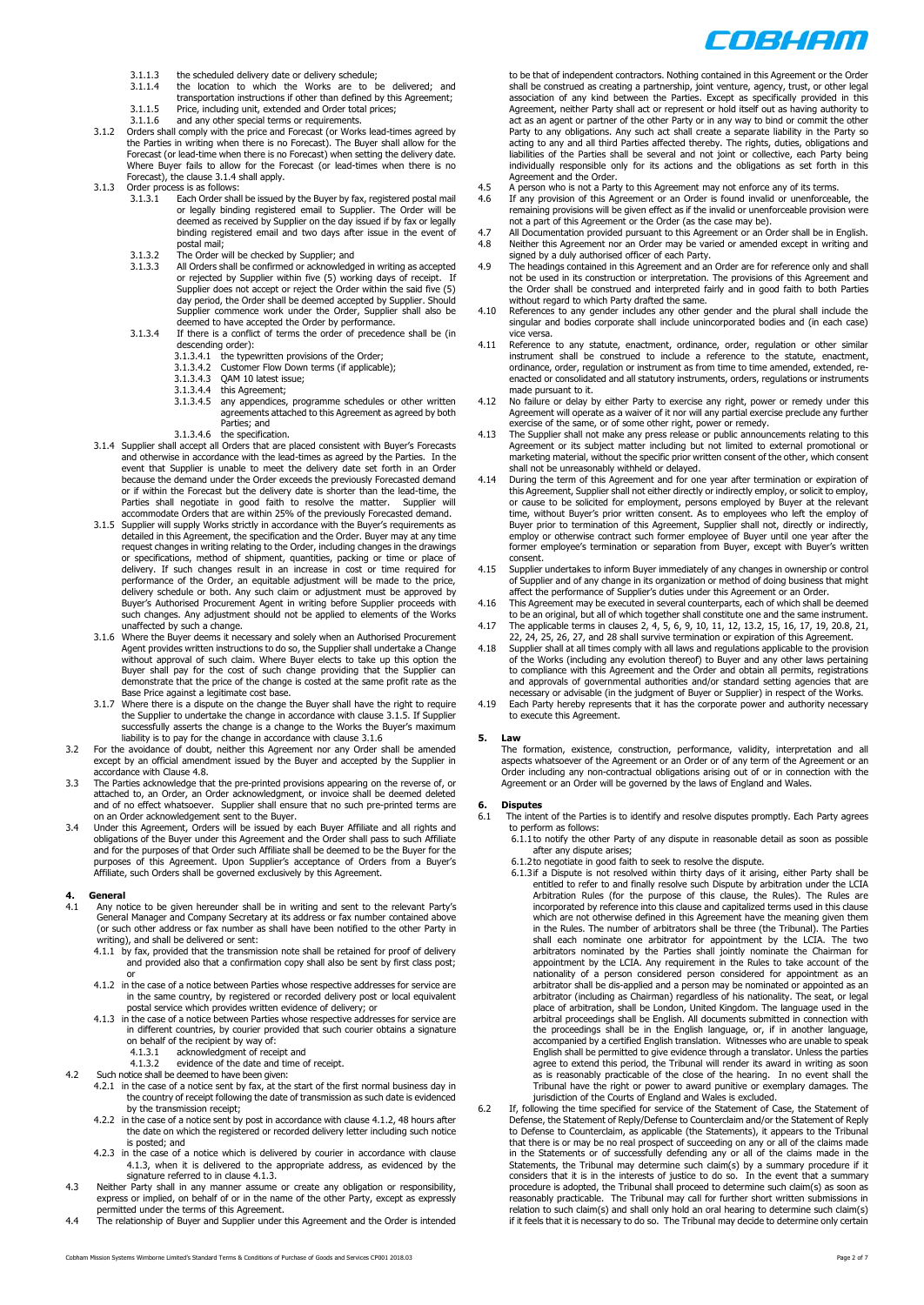

claims advanced in the arbitration by the summary procedure.

- <span id="page-2-2"></span>6.3 Service of any Request for Arbitration made pursuant to this clause shall be by written notice in accordance with Clause [4.1.](#page-1-10) This Claus[e 6.3](#page-2-2) does not affect any other method of service allowed by law.
- 
- 6.4 This Claus[e 6](#page-1-9) will not prevent a Party ("the affected Party") from: 6.4.1seeking injunctive relief in the case of any breach of threatened breach by the other Party of any obligation of confidentiality or any infringement by the other Party of the affected Party's Intellectual Property Rights; 6.4.2commencing any proceedings where this is reasonably necessary to avoid any loss
	- of a claim due to the rules on limitation of actions; or 6.4.3commencing proceedings in the case of non-payment of an undisputed invoice.
	-

## <span id="page-2-6"></span>**7. Import/Export**

- 
- 7.1 Supplier shall promptly notify Buyer of any export restrictions that may apply to the Works supplied under the Order, which shall include but not be limited to:<br>7.1.1United States, including without limitation the Int administered by the U.S. Department Treasury Office of Foreign Assets Control;
	- 7.1.2the United Kingdom and all member states of the European Union, including without limitation Council Regulation (EC) No. 1334/2000; and
	- 7.1.3all other relevant countries to the supply of the Works. (collectively "**Export/Import Law**").
- 7.2 Supplier, at its own expense, represents and warrants to comply with all Export/Import Laws. Supplier shall obtain, at its sole expense, any export licenses or other official authorizations and to carry out any customs technical data or technology (as those terms are defined in 22 C.F.R. § 120.10 and 15 C.F.R. § 722, respectively), to any Foreign Person (as defined in 22 C.F.R. § 120.16). Where Export/Import Law applies to technical data related to the Order, Supplier shall provide written notification to Buyer before assigning or granting access to a Foreign Person to such technical data. Supplier agrees to bear sole responsibility for all regulatory record keeping associated with the use of licenses and license<br>exceptions/exemptions. Buyer may deem Supplier's failure to comply with the<br>requirements.ofthis.clause.a.material.breach.of.the.Order.that.shall.sub the termination provisions of clause [20](#page-5-5).

# **8. Federal Acquisition Regulation ("FAR")/Defense Federal Acquisition Regulation Supplement ("DFARS")/Defence Contract Conditions ("DEFCONs")**

8.1 The FAR/DFARS/DEFCON clauses listed or referred to in the Order are incorporated in the Order by reference with the same force and effect as if they were included in full text. Unless otherwise expressly noted herein, where necessary to make the DEFCON, FAR and DFARS clauses applicable to the Order and to protect Buyer's interest, the words "Government," "Authority", "DOD," "MOD", "Representative" and "Contracting Officer"<br>each shall mean "Buyer" or (when appropriate) "Bu create legal relationships between Buyer and Supplier identical to, but not dependent<br>on, the relationship the FAR and DFARS intend to establish between the "Government"<br>and a "Contractor." It is not the intent of Buyer th in the disclosure of a Party's proprietary and /or confidential cost and pricing data.

### <span id="page-2-0"></span>**9. The Works**

- <span id="page-2-5"></span>9.1 Supplier represents and warrants that it shall provide the Works to Buyer precisely in accordance with this Agreement and the Orders. Supplier further represents and warrants that:
	- 9.1.1 it shall use all best skill and care in such provision and shall perform its obligations in accordance with the Order; 9.1.2 title to the Works ordered under the Order shall transfer free from any security
	-
	- interest or other lien or encumbrance; 9.1.3 it has the rights to grant the licence rights set out in this Agreement and in the Order;
	- 9.1.4 that the Works are of good quality, material and workmanship in accordance with best industry practice;
	- 9.1.5 the Works are and will be fit for their intended purpose and use including any purpose and use made known to Supplier by Buyer; 9.1.6 the Works are free from defects in design, materials and workmanship and
	- hazards to health; 9.1.7 the Works are new and not used, refurbished, repaired or reconditioned and
	-
	- not of an age that deteriorates or impairs their usefulness, safety or operation;<br>9.1.8 the Works do not infringe the rights of any third party;<br>9.1.9 has developed processes and/or procedures that are adequate to assure t
	- Works shall be counterfeit; and
	- 9.1.10 no Works, or part or component thereof, or any material supplied hereunder shall be counterfeit.
- 9.2 Supplier shall deliver the Works CIP Incoterms 2010 to the delivery address stated on the Order unless otherwise specified in the Order. Upon delivery of the Works by<br>Supplier to Buyer, Buyer (or Supplier at the request of Buyer) may perform an<br>Acceptance Test upon such Works. The Works shall be deemed to h when notified by Buyer in writing, including where applicable that Supplier has overcome any defects.
- 9.3 Supplier shall undertake each Acceptance Test and shall give Buyer and its nominated representatives the opportunity (by giving not less than 10 Business Days' notice in writing) to attend and observe each Acceptance Test in respect of the Works.
- 9.4 No charge shall be made for attendance at any Acceptance Test. Where applicable, Buyer shall notify Supplier in writing as soon as reasonably practicable after the Works pass the Acceptance Test.
- <span id="page-2-3"></span>9.5 Without prejudice to Buyer's right to terminate pursuant to clause [20.1,](#page-5-6) [20.2,](#page-5-7) if the Works fail to pass any Acceptance Tests or repeat Acceptance Tests, Supplier shall notify Buyer that the Acceptance Tests have not been passed and Buyer may:
	- 9.5.1 require Supplier to conduct, and Supplier shall immediately conduct, free of charge, all such reasonable alterations or modifications to the Works including but not limited to any that the Buyer shall in the circumstances judge necessary<br>to enable repeat Acceptance Tests to be passed and Supplier shall subject the<br>Works to repeat Acceptance Tests as soon as possible and in any
	- 9.5.2 require Supplier to take the actions specified in clause [9.5.1](#page-2-3) again; or<br>9.5.3 accept the Works proposed to be used by Supplier "as is" subject to a reduction<br>in the charges which accurately reflects both the reduced performance of and any reduced costs of developing, the Works.
- 9.6 The provision of any certificate or evidence (including but not limited to evidence of passing of Acceptance Tests) by Supplier or Buyer or the giving of any approval or possing consent by Buyer under or in connection relieving Supplier from any liability arising out of, or in any way connected with, the performance or non-performance of Supplier's obligations (other than the obligation to<br>provide such certificate or evidence, if applicable), pursuant to this Agreement.<br>9.7 Supplier shall immediately upon discovery of the
- extent of any damage or misuse of computer systems, hardware, Buyer Data, Buyer's Property and sites to which Supplier has direct or remote access and any effect that it may or will have on the performance of Supplier's obligations under this Agreement.
- 9.8 Supplier:<br>9.8.1 agrees that title to Works shall pass to the Buyer on delivery unless otherwise agreed in writing; and
	- 9.8.2 grants a worldwide, royalty free, perpetual, irrevocable, non-transferable license to use, distribute and onward develop the software and any utilisation rights of the Works to, Buyer (and its Affiliates) upon delivery or payment, whichever is the earlier. Supplier shall bear the risk of loss and damage to the Works until they are delivered (and off loaded) in conformity to the Order at Buyer's destination specified in the Order. This shall not affect or waive any of Supplier's warranties or other obligations under this Agreement or the applicable Order for, or in relation to, the Works.
- 9.9 When delivering Works that contains software to Buyer, Supplier shall deliver all of the following:<br>991 t
	- 9.9.1 the object code for the software; 9.9.2 the source code for the software;
	-
	- 9.9.3 all Developments and Documentation relating to the software;<br>9.9.4 copies of all applications and tools used in the creation or dev copies of all applications and tools used in the creation or development of the software;
	- 9.9.5 any password and encryption details necessary to access the software or its source code; and
	- 9.9.6 full details of the software, including full name and version details, design information including module names and functionality, the type of media on which the software is provided, details of any commands required to install and make a backup copy of the software, any compression used in packaging the software, and details of operating systems on which the software runs.
- 9.10 Supplier may not deliver the Works by separate instalments unless agreed in writing by Buyer.
- 9.11 Time for the performance of all obligations of Supplier under this Agreement and Orders is of the essence and Supplier shall complete its obligations in accordance with any delivery date, implementation or project plan agreed between the Parties. If Supplier becomes aware of any matters which may affect the performance of Supplier's obligations under this Agreement, or if it has reason to anticipate the occurrence of such matters, Supplier shall promptly notify Buyer of the matter and the anticipated duration
- of their impact. The Parties will discuss in good faith a resolution of the matter. 9.12 If any services, functions or responsibilities not specifically described in this Agreement are required for the proper performance of Supplier's obligations or use of the Works by Buyer, they shall be deemed to be implied by and included within the scope of Supplier's obligations to the same extent and in the same manner as if specifically described in this Agreement.
- Where Supplier has defaulted in its compliance with any of its obligations under this Agreement or an Order, Buyer may issue a Corrective Action Notice to Supplier requiring remedy of such defaulted obligations which may include instructions for Supplier to take such actions as Buyer believes in good faith may remedy such defaulted obligations. Supplier and Buyer agree and declare that a Corrective Action Notice shall not restrict Buyer in or prevent Buyer from serving a termination notice under clause 19 or from issuing a subsequent or other Corrective Action Notice (whether or not by reference to a default or remedial action specified or referred to in any other Corrective Action Notice,
- or pursuant to which any other Corrective Action Notice was issued, or otherwise). 9.14 Supplier shall ensure that each remedial action stipulated in each Corrective Action Notice or agreed pursuant to each Corrective Action Notice has been completed by the deadline specified by Buyer for completion of the remedial action in the Corrective Action Notice or if no deadline is specified within a reasonable time. Performance by Supplier of its obligations under this clause shall be without prejudice to any other rights or claims that the Buyer's Group may have under this Agreement.

### <span id="page-2-1"></span>**10. Developments**

- <span id="page-2-4"></span>10.1 The Parties agree that all Intellectual Property Rights in Buyer Data are exclusively vested in Buyer and Buyer's Group and that no member of Supplier's Group shall gain any rights to any Buyer Data or any computer programs (or modifications relating thereto) proprietary to any member of the Buyer's Group nor, except to the extent expressly licensed for use by Supplier in this Agreement, have any right to use or make any modification to any such items.
- 10.2 Supplier shall, and shall procure that its Affiliates shall, observe and perform all requirements and terms as requested by and notified to Supplier by or on behalf of the proprietors of any third party software specified in the Order ("Third Party Software") and shall not cause or permit any member of Supplier's Group or any sub-contractor of<br>Supplier to cause any member of Buyer's Group to breach any of the obligations on the<br>licensee's part specified in any contract for the
- 10.3 The Parties agree that Supplier shall not gain title to nor, except to the extent licensed by Buyer for use in this Agreement, have any right to use or make any modification in respect of:

10.3.1 any software (and Modifications thereto) proprietary to the Buyer 's Group; or 10.3.2 the Third Party Software (and Modifications thereto); or 10.3.3 Buyer Data.

- 10.4 All Intellectual Property Rights vesting in either Party prior to the date of this Agreement<br>shall remain vested in such Party notwithstanding any other provision of this Agreement.<br>10.5 All Intellectual Property Righ
- Supplier pursuant to this Agreement shall be owned in each case by the proprietor of the Third Party Software (or associated documentation or materials) to which the Modification relates where the applicable contract for the Third Party Software so requires.
- 10.6 All Intellectual Property Rights in any Developments and other materials such as designs, plans, specifications, models, documents, software including (without limitation) source codes and other records or information created, developed or made by or on behalf of Supplier in the performance of the Order or to enable the performance of the Order<br>shall, at the date of the Order or (if later) on creation of the rights, vest in Buyer. Supplier<br>assigns (by way of present and, where appr
- respect of all other materials such as designs, plans, specifications, models, documents,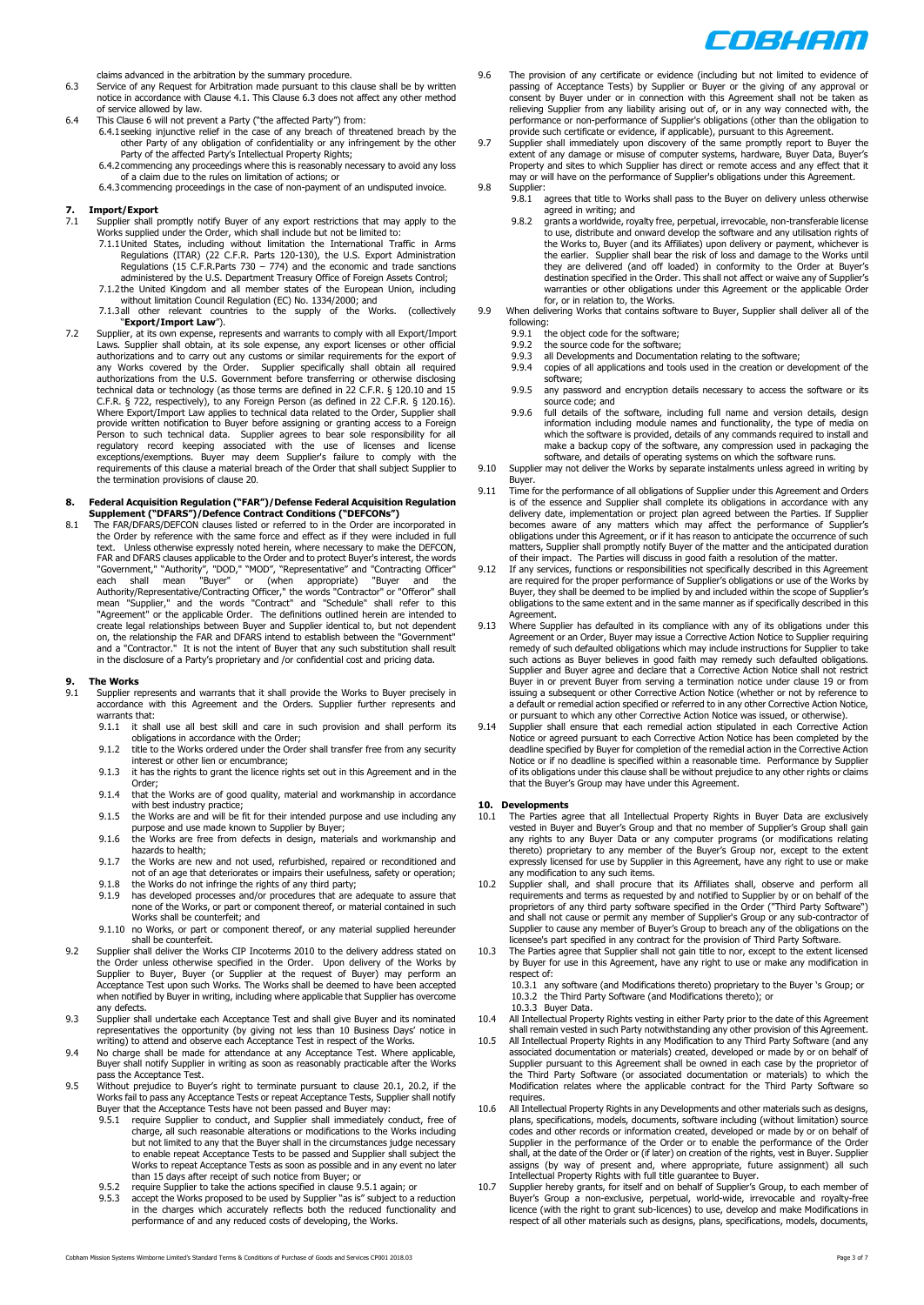

software including (without limitation) source codes and other records or information in which the Intellectual Property Rights are owned by one or more members of Supplier's Group as at the date of the Order that are necessary to enable Buyer's Group to exercise the rights contemplated in this Agreement and undertake the actions specified to be

- undertaken by Buyer or any of Buyer's Affiliates in this Agreement. 10.8 To the extent that Buyer is able to without infringing any right (including, without limitation, any Intellectual Property Rights) of, or becoming liable to make any payment to, any third party, Buyer hereby grants to Supplier and its agents and sub-contractors providing the Works a non-exclusive, royalty-free licence during the Term of this Agreement to use, develop and make Modifications in respect of any Intellectual Property Rights vested in Buyer's Group and which are required or desirable to enable Supplier
- only for the purpose of performing its obligations under this Agreement.<br>10.9 Supplier's right to use or access any Third Party Software shall be subject to the terms<br>and conditions of such contracts and Buyer shall be und Supplier agrees that it will promptly communicate the Developments to the Buyer together with all inventions, programs, improvements, processes, standards, techniques, developments, know how, designs or any other original matters whether capable of registration or not associated with the Works which, at any time during the performance of this Agreement or any Order, Supplier might devise or discover. Supplier further agrees that all such Intellectual Property Rights and all rights throughout the world deriving from the same which arise after this Agreement or any Order has terminated
- shall vest in Buyer absolutely, as works made for hire. 10.10 Supplier shall, both during the continuance and following the termination of this Agreement for any reason whatsoever, at the request and reasonable expense of Buyer,<br>as Buyer may require, apply for, and do all acts and things necessary to obtain<br>registration or other protection in res Developments in any part of the world. Supplier, at its own expense, shall use all reasonable endeavours to procure that any necessary third party shall execute and deliver such documents and perform such acts as may be required for the purpose of
- giving full effect to the rights assigned under this claus[e 10.](#page-2-1) 10.11 Supplier shall not, at any time, whether during the continuance or following the termination of this Agreement for any reason whatsoever, do anything to affect the<br>validity of any of the Intellectual Property Rights in the Developments and shall, at the<br>discretion and expense of Buyer, render all assis
- 10.12 With respect to any moral rights which arise under claus[e 10.1,](#page-2-4) Supplier shall procure that all applicable moral rights shall not be asserted by the holder of such rights.

- <span id="page-3-0"></span>**11. Support** 11.1 In consideration of the fees paid by Buyer, Supplier will:
	- 11.1.1 provide support to Buyer in meeting its obligations to its Customers as defined in this claus[e 11;](#page-3-0) and 11.1.2 offer the Works for sale for a minimum of five (5) years after the completion of
	- this Order, at fair and reasonable prices in accordance with the established Base Price.
	- 11.1.3 Supplier shall use best efforts to ensure that there is a continuality of supply of the Works. This shall include, without limitation, product support spares and repair services, technical data, technical support and training as required where base prices have been established, for a minimum of five (5) years after completion of the Order, and at fair and reasonable pricing consistent with the
- <span id="page-3-3"></span>established Base Price of the Works. 11.2 Supplier will at no additional fee or sum for the period of three (3) years from date of written acceptance of the Works by Buyer:
	- - 11.2.1 provide the warranties and representations in clause [9.1;](#page-2-5) and 11.2.2 correct or procure the correction promptly, and no later than five (5) days from date of notification by Buyer to Supplier, of any failures of the Works to perform in accordance with the Order which are identified in writing by Buyer to Supplier. Any correction by Supplier shall be deemed to be Works for the purposes of this<br>Agreement and the Order. Supplier shall be responsible for all costs (including<br>delivery and collection charges) and delays incurred by Suppl respect of any faulty Works or failure to meet Supplier's obligations under this Agreement or any Order; and
		- 11.2.3 ensure that the warranties contained i[n 9.1](#page-2-5) are transferable to Buyer's customer and end user.
- 11.3 Buyer may produce maintenance releases of its own proprietary software, which use or are integrated with the Works from time to time, and Supplier shall update the Works to ensure that such updated Works shall operate with Buyer's maintenance releases in the manner that it did with Buyer's original software. Such updated Works will be supplied to Buyer at no additional fee. The Parties hereto shall agree a delivery date for such updated Works, which date shall be no later than three (3) months from date of notification to Supplier by Buyer of its maintenance release schedule.
- 11.4 Supplier shall give Buyer at least thirty (30) days' written notice if it proposes to incorporate the Works in or use the Works in combination with any open-source software, whereupon Buyer may require that Supplier, as soon as practicable and in good faith:<br>11.4.1 pro
	- 11.1.1<br>provides and discusses with Buyer all reasonable additional information concerning the open-source software including without limitation (except for conditions of confidentiality) the type, proposed use and licence terms;
	- 11.4.2 discusses with Buyer any negative potential effects upon the Intellectual<br>Property Rights or the exploitation of Buyer's products; and<br>11.4.3 takes such action as may be reasonably instructed by Buyer to minimize an
	- such negative effects or to remove and replace the open-source software. Irrespective of the above, Supplier shall not use open-source software for any reason whatsoever, if Buyer notifies Supplier in writing of its objection to such use.
- Supplier shall not introduce into any of Buyer's or any of Buyer's Affiliates' computer systems anything, including any computer program code, virus, authorisation key, licence control utility or software lock, which is intended by any person to, is likely to, or may: 11.5.1 impair the operation of the Works or any other computer systems or programs
	- in the possession of Buyer or any of Buyer's Affiliates or impair the receipt of
	- the benefit of the Works; or 11.5.2 cause loss of, or corruption or damage to, any program or data held on any
- computer systems or other systems.<br>
1.6 Supplier shall inmediately notify Buyer if any Works and/or Intellectual Property Right<br>
or part thereof, shall infringe or breach any law. In the event that any such Works and/or<br>
I Works and/or Intellectual Property Right as it was prior to such replacement.
- 11.7 Supplier may not discontinue the general supply to its customers of goods and services of the type constituting the Works (or any part thereof) during the Term of an Order
- including any warranty period. 11.8 Subject to clause [11.2,](#page-3-3) Supplier may provide notice of not less than twenty four (24) months of the discontinuance of the supply of parts or components in the Works and during said notice period Supplier shall, at Buyer's sole discretion, either:
	- 11.8.1 provide a form, fit and function replacement at no additional cost to Buyer;
	- 11.8.2 procure such reasonable last time quantity as directed by Buyer for such parts or components. Unless otherwise agreed between the Parties, Supplier shall procure and store such parts or components at no additional charge to Buyer.

## <span id="page-3-1"></span>**12. Quality and Inspection**

- 12.1 Supplier's quality system shall be compliant with the requirements of ISO9001. 12.2 Supplier undertakes to work with Buyer to maintain a technical watch for obsolescence
- on all Works. For the purpose of this Agreement, a technical watch shall be defined as the on-going verification of the forward availability of parts, processes and materials procured from Supplier's subcontract and supply base. This watch shall occur on a .<br>quarterly basis.
- 12.3 Supplier will maintain detailed quality control and manufacturing sub-assembly and component Traceability records for the period of at least twelve years from the date of last supply of the Works. After twelve (12) years, Supplier shall either agree to continue holding the records or shall offer Buyer, at no charge, the option to transfer them for archiving or provide electronic copies to Buyer. No record shall be destroyed without Buyer's written approval.
- <span id="page-3-4"></span>12.4 For the purpose of observing the quality and progress of an Order and Supplier's performance of its obligations or of verifying the amount of the price, Buyer and its<br>nominated representatives may at any time during a Business Day and from time to time<br>on 2 Business Days' notice undertake any inspectio audit or check of any aspect of performance of this Agreement by Supplier and shall be allowed to observe work being performed by or on behalf of Supplier or its subcontractors at any premises owned or used by Supplier in connection with the provision of the Works or any other deliverable in order to verify that Supplier is complying with its obligations under this Agreement. Such observation shall occur during Business Days and during hours that are reasonable under the circumstances (which may be outside<br>working hours). Buyer may appoint an appropriate third party (who shall not be a<br>competitor of Supplier) to act on its behalf in connection
- Group by Supplier and the actual amounts for the same period as determined in the course of any inspection made under this clause, Supplier shall reimburse Buyer for all costs reasonably incurred in conducting such inspection including but not limited to travel, accommodation and living expenses of the persons conducting such inspection, for the period of the inspection and the fees and expenses of any third party engaged by Buyer to conduct the inspection.
- 12.6 Without prejudice to Buyer's rights and remedies in or at law (including, without limitation, specific performance or injunctive relief), in equity or under this Agreement and without limiting clause [12.4,](#page-3-4) if Supplier fails, or if Buyer reasonably believes that Supplier is likely to fail to, perform any of its obligations under this Agreement within the period specified therefor pursuant to this Agreement or, if no period is specified, within<br>a reasonable time, Buyer may, on giving advance notice at any time and for such period<br>as Buyer deems reasonable in the circumstanc on behalf of Supplier or its sub-contractors at any premises owned or used by Supplier in connection with the provision of the Works or any other deliverable in order to monitor such work and to provide Supplier with any recommended actions in respect of its or its sub-contractor's performance. Buyer may appoint an appropriate third party (who shall not be a competitor of Supplier) to act on its behalf in connection with its rights under this clause. Supplier shall reimburse Buyer for all costs reasonably incurred in conducting its rights under this clause.
- 12.7 Supplier, at no additional cost to Buyer, shall and shall procure that its sub-contractors shall:
	- 12.7.1 comply with all of Buyer's standard policies that are relevant to the supply of the Works and any other on-site regulations specified by Buyer for personnel working at Buyer's premises or relating to accessing any o
	- following issue of the updated versions; 12.7.2 provide the Works in compliance with all requirements of all applicable legislation from time to time in force and which is or may become applicable to the Works. Supplier shall promptly notify Buyer if Supplier is required to make any change to the Works for the purposes of complying with its obligations under this clause;
	- 12.7.3 advise Buyer of and obtain, maintain and observe at its own cost and at no additional charge to Buyer all applicable governmental, statutory, regulatory or other consents, licences, authorisations, waivers or exemptions (including but not limited to third party licences) required by Supplier (unless otherwise agreed<br>in writing by the Parties) in connection with the performance of Supplier's<br>boligations under this Agreement; and<br>12.7.4 promptly notify Bu
	-
- 12.8 The Works shall be subject to the quality assurance requirements specified in QAM 10 as amended from time to time.

- **13. Traceability** 13.1 Supplier shall have and operate a process to ensure that all Works, sub-assemblies and the components contained therein supplied to Buyer are completely Traceable back to manufacturer by batch or lot or date code.
- <span id="page-3-2"></span>13.2 Supplier shall, unless directed otherwise by the Buyer, procure components from the manufacturer of the components, or through franchised distributors or direct component<br>suppliers. Supplier agrees to indemnify and ho costs and expenses for the removal, repair or replacement of counterfeit components incorporated into the Works sold by Supplier to the Buyer where the counterfeit component was procured by Supplier from a person or entity other than a franchised distributor or direct component supplier or other person or entity pre-approved by Buyer in writing.
	- 13.2.1 Supplier will:<br>13.2.1.1 re
		- .....<br>require that its sub-contractors provide a Certificate of Conformance
		- with each component shipment; 13.2.1.2 perform incoming inspections of components and paperwork to
		- ensure conformity to Specification; and<br>[13.2](#page-3-2).1.3 maintain and document incoming inspection specifications used for<br>each component used in manufacturing the Works. The foregoing<br>obligations of this clause 13.2 shall not app consigned or sold to Supplier from Buyer.
	- 13.2.2 If components are not purchased from an original equipment manufacturer, or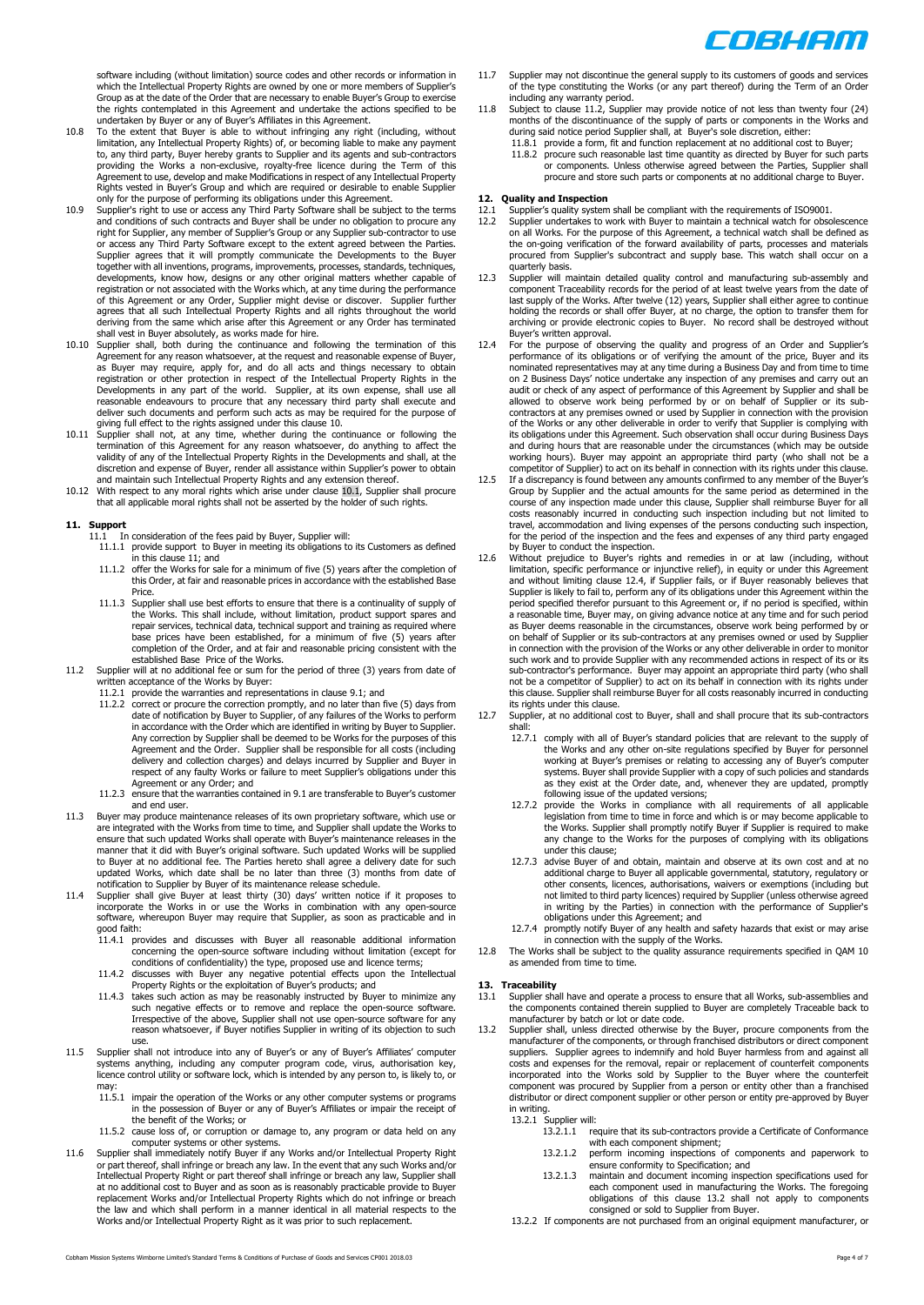

a franchised distributor or direct component supplier or are purchased without<br>full traceability and manufacturers' certificates, Supplier will ensure that prior<br>written approval has been obtained from Buyer before using s release certification. To obtain Buyer's approval Supplier may have to, at the Buyer's sole option and at Suppliers cost, perform the following:

- 13.2.2.1 check with the manufacturer that the date and batch codes identified
- on the Certificate of Conformity are genuine; and<br>13.2.2.2 complete or arrange for actual component testing on a<br>representative sample of the components to verify their conformance to specification.
- 13.2.3 For components purchased from Buyer, Supplier shall maintain the traceability back to the paperwork provided by Buyer as part of the components transfer.

# **14. Offset Credit and Cooperation**<br>**14.1** All offset or counter trade credit

- 14.1 All offset or counter trade credit value resulting from the Agreement shall accrue solely to the benefit of Buyer. Buyer shall, to the exclusion of all others, be entitled to all domestic and foreign offset credits, or other similar benefits, which may result from the Agreement (including subcontracts (whether domestic or foreign) placed by Supplier pursuant to this Agreement). Under no circumstance can Supplier use these credits/benefits towards any other entities than Buyer. Buyer reserves exclusive right to apply the value of foreign content in the Works or any deliverables to the offset program of its choice.
- 14.2 Supplier shall also support Buyer, in any manner reasonably requested by Buyer, and at no additional cost to Buyer, in meeting Buyer's offset requirements in the amounts and in the countries specified by Buyer. Suppli documents perfecting any rights granted to Buyer in this section, and take other action as Buyer deems appropriate in order to protect Buyer's interests in offset credits.

- <span id="page-4-0"></span>**15. Buyer Continuous Improvement** 15.1 The Parties agree that competitive pressures necessitate a program of continuous improvement. On all manufacturing Orders forecast to last longer than six (6) months in aggregate, each Party shall cooperate in good faith to implement a Works cost reduction program involving new technologies, component cost reduction, productivity, quality and<br>reliability improvements, and manufacturing processes (including cycle time and<br>assembly costs) which are mutually beneficial costs are considered. The Parties shall at quarterly meetings conduct reviews with specific emphasis on quality, delivery, and cost improvements. Any cost savings which are achieved by Supplier as a result of implementing cost reductions proposed solely by the Buyer shall reduce the price of the Works by the entire amount of Supplier's cost savings, after Supplier has recovered its NRE Items associated with the cost reduction. Any cost savings which are achieved by Supplier as a result of changes proposed solely by Supplier, or jointly by the Parties, after Supplier has recovered its NRE Items associated with the cost reduction, shall be shared equally by the Parties for a period of<br>twelve (12) months and shall be retained exclusively by the Buyer after twelve (12)<br>months. Notwithstanding the foregoing, cost red practice in areas including, but not limited to: 15.1.1 simplification of ordering, and billing processes; 15.1.2 improved packaging and labeling; and
	-
	-
	- 15.1.3 inventory reduction through: application of supply replenishment concepts; direct fulfillment, pull systems where appropriate; logistics solutions, including consignment supermarkets, ship set kitting and VMI; close collaboration on
- forecasting and planning; and integration of higher level assemblies. 15.2 The Parties will work together to develop a cost model under which the Base Prices for the Works will be agreed. Supplier shall embrace the concept of target costing for new projects. Target costs will be provided for all new enquiries and modifications when
- known. Regular review meetings will be used to develop the Base Price structure with<br>Supplier prior to any contractual agreement. The cost for volume production for each<br>potential product will be agreed using the framework
- transaction costs. 15.4 The Parties agree that during the term of this Agreement, they shall work together to develop and implement a Works lead-time and component lead-time reduction program to reduce the Works lead-times and component lead-times mutually agreed by the Parties commencing immediately upon signature of the Agreement. Works lead-time and component lead-time reduction programs may include, but shall not be limited to<br>initiatives such as security stocking of long lead-time items, lower tier supplier<br>agreements, re-engineering the manufacturing process, and W agree to baseline forward Works lead-times and component lead-times for purposes of benchmarking the success of such programs.

### <span id="page-4-1"></span>**16. NRE and Tooling**

- 16.1 Any Tools or Tooling purchased from Supplier or manufactured by Supplier, the cost of which forms part of an Order, will become the property of Buyer and all rights, title and interest in and to any part of Tooling will pass to Buyer as soon as it is acquired or
- fabricated in accordance with the Order. 16.2 Supplier shall quote the life of any new Tools prior to these Tools being manufactured. This will be expressed as the number of parts capable of being produced by the Tooling.<br>Supplier will be responsible for the calibration, maintenance and replacement of all<br>Tooling where damage is caused to the Tooling by
- 
- discussed by the Parties), all NRE Item costs will be amortised into the Base Price. 16.4 Full NRE Item costs for all Works will be quoted using the Buyer's bid template documents.
- 16.5 The amortization quantity should be clearly documented on the Order. Once the total amortization quantity for the Works has been delivered, Supplier shall subtract the amortization amount from the Base Price and establish a new Base Price for subsequent
- deliveries. 16.6 Lead times for all Tooling are to be quoted by Supplier and accompanied by a detailed timing plan.
- 16.7 Supplier shall be responsible for the routine maintenance, storage, repair, usage, replacement (within their useful life, fair wear and tear excepted) and calibration of all Tooling and Buyer-acquired NRE Items in Sup maintenance, repair or usage and not caused by a lack of care or damage by Supplier, then such costs shall be agreed in advance and paid for separately by Buyer. Equipment

not owned by Supplier which requires a National Institute of Standards and Technology traceable certificate of calibration will be quoted and submitted to Buyer for approval prior to submitting equipment to third party calibration. Supplier will track and file calibration certificates and schedules.

16.8 Buyer shall have an option at any time, which shall be exercised by written notice to Supplier, to pay not more that the balance of the outstanding NRE Item cost for its outright ownership. In this event, Supplier shall subtract the amortisation amount from the Base Price and establish a new Base Price for subsequent deliveries.

- <span id="page-4-2"></span>**17.** Furnished Buyer's Property<br>17.1 Buyer's Property furnished to Supplier (where Buyer Property shall include any third<br>party property provided by the Buyer) shall remain the exclusive property of the Buyer.<br>The Buyer m a demand of possession is made and it affects Supplier's cost of performing the Order(s) on which the Buyer's Property is or was to be used, or affects Supplier's ability to meet any delivery dates under such Order(s), then such demand shall constitute a modification for which Supplier is entitled to a price adjustment or delivery schedule adjustment or both.
- 17.2 Supplier shall maintain and keep Buyer's Property in good condition. The Buyer will compensate Supplier at its normal hourly rates for all calibration, maintenance or repair services to Buyer's Property (excluding Tools, Tooling and NRE Items and other than normal preventative maintenance services or services to correct defects caused by<br>Supplier's act or omissions negligence or wilful misconduct), provided that Buyer<br>approves such services and rates in advance and in writing compensate Supplier for any such services associated with equipment or tooling owned by Supplier and not intended to be sold or otherwise transferred to Buyer.
- 17.3 Supplier warrants that Buyer's Property, Tools, Tooling and NRE Items shall not be removed from Supplier's premises except on the prior written permission of Buyer. Supplier may remove Buyer's Property, Tools, Tooling and NRE Items from Supplier's premises for purposes of repair provided that Supplier provides advance notice to the Buyer of the anticipated removal.
- 17.4 Supplier shall keep Buyer's Property, Tools, Tooling and NRE Items separate and apart from its own property and that of other persons and shall clearly mark them as being
- 
- the Buyer's property.<br>
17.5 Supplier warrants that Buyer's Property, Tools, Tooling and NRE Items shall not be used<br>
by Supplier arm any purpose other than for the supply of the Works to Buyer.<br>
17.6 Supplier will compile
- <span id="page-4-6"></span>Tooling and NRE Items during the time it is in Supplier's possession, custody or control. During such time Supplier shall insure Buyer's Property, Tools, Tooling and NRE Items at full replacement value in the name of and for the benefit of Buyer at Supplier's
- expense with a reputable insurance provider. 17.8 Supplier waives any lien which it might otherwise have (whether at the date hereof or subsequently) on any of Buyer's Property for work done thereon or otherwise. This condition shall not be construed as a waiver of any other right of recovery of any other
- charges that may be due to Supplier for such work.<br>17.9 Supplier shall keep Buyer's Property, Tools, Tooling and NRE Items free of all mortgages,<br>charges or other encumbrances and will procure that any lien over the same i discharged forthwith.
- 17.10 Supplier shall promptly pay Buyer on demand the full replacement value of any of Buyer's Property, Tools, Tooling and NRE Items which is not provided to Buyer in good condition or satisfactorily accounted for.

- **18. LIABILITY AND INDEMNITY** 18.1 SUPPLIER REPRESENTS AND WARRANTS THAT IT HAS THE AUTHORITY TO PERFORM ALL ITS OBLIGATIONS AND GRANT THE RIGHTS GRANTED PURSUANT TO THIS AGREEMENT OR THE ORDER AND THAT SUCH PERFORMANCE OR THE GRANTING OF SUCH RIGHTS IS NOT IN BREACH OF ANY AGREEMENT TO WHICH IT IS A PARTY OR OTHERWISE BOUND.
- 18.2 SUPPLIER SHALL BE LIABLE TO BUYER FOR ALL DAMAGES, COSTS, EXPENSES AND ANY OTHER SUMS INCURRED OR CHARGED THAT BUYER MAY SUFFER IN CONNECTION WITH ANY ACTS OR OMISSIONS OF SUPPLIER UNDER THIS AGREEMENT OR THE ORDER
- <span id="page-4-3"></span>18.3 SUPPLIER SHALL INDEMNIFY, KEEP INDEMNIFIED AND HOLD HARMLESS BUYER FROM AND AGAINST ANY CLAIMS BY THIRD PARTIES WHICH ARE CAUSED BY OR ARISE OUT OF OR IN CONNECTION WITH
	- 18.3.1 ANY ACT OR OMISSION OF BUYER CARRIED OUT PURSUANT TO INSTRUCTIONS OF SUPPLIER; OR 18.3.2 ANY BREACH BY SUPPLIER OF ANY TERMS OF THIS AGREEMENT OR THE
	- ORDER
- <span id="page-4-5"></span>18.4 NOTWITHSTANDING ANYTHING STATED HEREIN NOTHING SHALL EXCLUDE OR LIMIT THE LIABILITY OF EITHER PARTY: 18.4.1 FOR DEATH OR PERSONAL INJURY ARISING AS A RESULT OF ITS NEGLIGENCE
	- OR ITS EMPLOYEES; OR
		- 18.4.2 FOR FRAUD; OR
		- 18.4.3 FOR LIABILITY ARISING PURSUANT TO CLAUSE[S 7](#page-2-6) [9](#page-2-0) [10](#page-2-1) [13.2](#page-3-2) [17](#page-4-2) [18.3](#page-4-3) [18.7](#page-4-4) [19](#page-5-0) [21](#page-5-2) [22.4,](#page-5-8) [24](#page-5-4) AN[D 26;](#page-6-1) OR 18.4.4 FOR GROSS NEGLIGENCE; OR
		-
	- 18.4.5 FOR WILFUL MISCONDUCT; OR 18.4.6 FOR ANY MATTER FOR WHICH IT WOULD BE ILLEGAL FOR THE RELEVANT PARTY TO EXCLUDE OR LIMIT OR TO ATTEMPT TO EXCLUDE OR LIMIT ITS LIABILITY.
- 18.5 SUBJECT TO CLAUSE [18.4,](#page-4-5) BUYER'S AGGREGATE LIABILITY UNDER EACH ORDER<br>PURSUANT TO THIS AGREEMENT IS LIMITED TO 100% OF THE TOTAL PRICE WHICH<br>HAS BEEN PAID OR IS DUE TO BE PAID UNDER THIS AGREEMENT.
- 18.6 BUYER WILL HAVE NO LIABILITY UNDER OR IN CONNECTION WITH THIS AGREEMENT
	- OR ANY ORDER IN RESPECT OF: 18.6.1 LOSS OF PROFITS, LOSS OF BUSINESS, LOSS OF REVENUE, LOSS OF CONTRACTS, LOSS OF GOODWILL, LOSS OF ANTICIPATED EARNINGS OR SAVINGS (IN EACH CASE WHETHER DIRECT, INDIRECT, INCIDENTAL OR
		- CONSEQUENTIAL); OR<br>18.6.2 LOSS OF USE OR VALUE OR DAMAGE OF ANY DATA OR EQUIPMENT<br>(INCLUDING SOFTWARE), WASTED MANAGEMENT, OPERATION OR OTHER<br>TIME (IN EACH CASE WHETHER DIRECT, INDIRECT, INCIDENTAL OR<br>CONSEQUENTIAL); OR
		- 18.6.3 ANY SPECIAL, INDIRECT, PUNITIVE, INCIDENTAL OR CONSEQUENTIAL LOSS, HOWSOEVER ARISING.
- <span id="page-4-4"></span>18.7 SUPPLIER WARRANTS THAT THE WORKS WILL NOT INFRINGE A THIRD PARTY'S<br>INTELLECTUAL PROPERTY RIGHTS. SUPPLIER WILL INDEMNIFY, KEEP INDEMN<br>AND HOLD HARMLESS BUYER AND BUYER'S CUSTOMERS FROM, AND AT ITS OWN COST DEFEND ANY ACTION BROUGHT AGAINST BUYER OR ITS CUSTOMERS BASED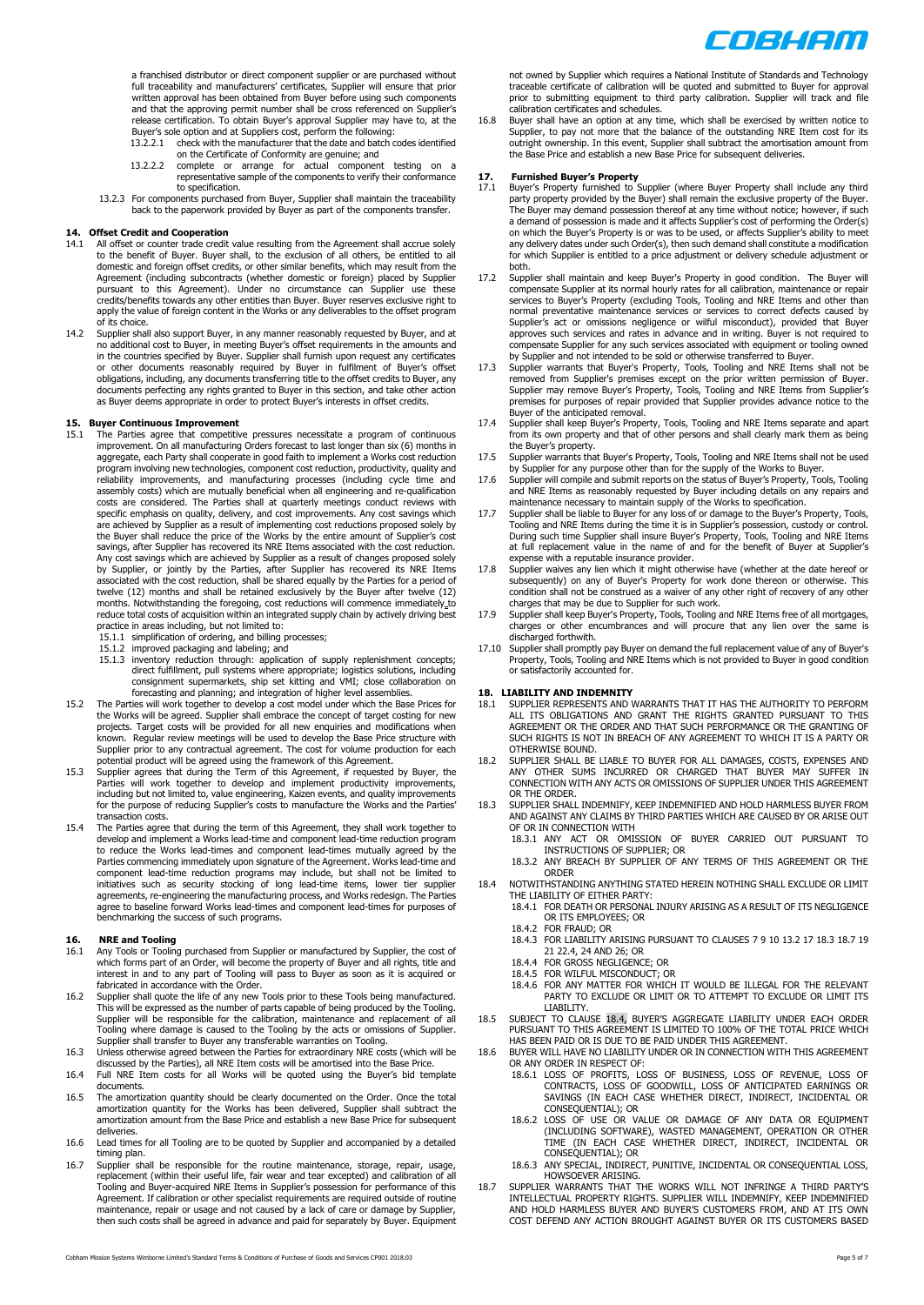

UPON, A CLAIM, LEGAL ACTION OR ALLEGATION THAT THE WORKS AND/OR<br>INTELLECTUAL PROPERTY RIGHT CREATED BY SUPPLIER PURSUANT TO THIS<br>AGREEMENT OR THE ORDER (WHETHER CREATED USING BUYER'S SOFTWARE OR CREATED BY ANY OTHER MEANS WHATSOEVER) INFRINGE THE INTELLECTUAL PROPERTY RIGHTS OF A THIRD PARTY AND WILL PAY THE AMOUNT OF ANY SETTLEMENT OR THE COSTS AND DAMAGES AWARDED INCLUDING REASONABLE LEGAL FEES (IF ANY) IN SUCH ACTION. FOLLOWING NOTICE OF A CLAIM OR A THREATENED OR ACTUAL ACTION SUPPLIER SHALL (WITHOUT PREJUDICE TO BUYER'S OTHER RIGHTS):

- 18.7.1 PROVIDE FOR BUYER AND BUYER'S CUSTOMERS THE RIGHT TO CONTINUE TO USE THE WORKS AND/OR INTELLECTUAL PROPERTY RIGHT; OR
- 18.7.2 REPLACE OR MODIFY THE WORKS AND/OR INTELLECTUAL PROPERTY RIGHT<br>SO AS TO MAKE IT NON-INFRINGING OF ANY THIRD PARTY RIGHTS AND<br>SUPPLIER SHALL ENSURE THAT SUCH REPLACEMENT OR MODIFICATION<br>SHALL PERFORM IN A MANNER IDEN THE, WORKS AND/OR INTELLECTUAL PROPERTY RIGHT AS IT WAS PRIOR TO
- <span id="page-5-10"></span>SUCH REPLACEMENT OR MODIFICATION.<br>18.8 SUPPLIER SHALL PURCHASE, RENEW AND MAINTAIN AS NECESSARY SUFFICIENT<br>PRODUCT LIABILITY, PUBLIC LIABILITY, TANGIBLE PROPERTY AND WHERE<br>APPLICABLE, PROFESSIONAL INDEMNITY INSURANCE COVER UPON THE REQUEST OF BUYER AND UPON EACH RENEWAL OF SUCH INSURANCE. FOR<br>THE AVOIDANCE OF DOUBT, EACH SAID INSURANCE POLICY FOR THE ABOVE MUST<br>PROVIDE SUPPLIER WITH COVER OF AT LEAST \$50,000,000 (FIFTY MILLION UNITED
- STATES DOLLARS) PER EVENT OR SERIES OF RELATED EVENTS. 18.9 BUYER SHALL HAVE THE RIGHT TO INTERVENE OR ASSUME RESPONSIBILITY FOR THE CONDUCT OF ANY PROCEEDINGS OR ANY SETTLEMENT OF ANY CLAIM UNDER AN<br>INDEMNITY BEING CONDUCTED BY SUPPLIER AT ANY TIME IF BUYER CONSIDERS<br>THAT TO DO OTHERWISE COULD RESULT IN THE NAME OF ANY MEMBER OF BUYER'S GROUP OR A BUYER CUSTOMER BEING BROUGHT INTO DISREPUTE PROVIDED THAT<br>SUPPLIER SHALL ONLY BE OBLIGED TO INDEMNIFY TO THE EXTENT THAT BUYER<br>CONSULTS WITH SUPPLIER IN RELATION TO SUCH CONDUCT AND DOES NOT PURSUE<br>ANY PARTICULA WITHOUT THE CONSENT OF SUPPLIER (SUCH CONSENT NOT TO BE UNREASONABLY WITHHELD OR DELAYED).
- 18.10 IF AND TO THE EXTENT THAT ANY SUMS PAYABLE BY ONE PARTY TO ANOTHER UNDER THIS AGREEMENT OR AN ORDER BY WAY OF INDEMNITY ARE SUBJECT TO TAX IN THE HANDS OF THE RECEIVING PARTY, THE PAYING PARTY SHALL ON THE RECEIVING PARTY'S DEMAND PAY TO THE RECEIVING PARTY SUCH ADDITIONAL SUM AS SHALL<br>BE REQUIRED TO ENSURE THAT THE RECEIVING PARTY RECEIVES AND RETAINED<br>NET SUM EQUAL TO THE SUM IT WOULD HAVE RECEIVED AND RETAINED HAD SUCH SUM NOT BEEN SUBJECT TO TAX AND AFTER TAKING DUE ACCOUNT OF ANY RELIEF<br>TO WHICH THE RECEIVING PARTY BECOMES ENTITLED AS A RESULT OF THE<br>LIABILITY WHICH GIVES RISE TO THE INDEMNITY.

- <span id="page-5-0"></span>**19. Intellectual Property Rights**<br>19.1 Each Party acknowledges that all Intellectual Property Rights vesting in either Party prior<br>to the date of the Order are and shall remain the sole property of that Party.
- 19.2 Supplier undertakes not to: 19.2.1 copy Buyer's Intellectual Property Rights or products (other than as authorized under this Agreement) nor otherwise reproduce the same;
	- 19.2.2 utilize, customize, modify or create derivative works of, translate, adapt or vary Buyer's Intellectual Property Rights and products except as expressly permitted in this Agreement or an Order or otherwise agreed in writing between the Parties;
	- 19.2.3 disassemble, decompile or reverse engineer Buyer's Intellectual Property Rights
	- or product, except if and to the extent permitted by applicable law; and 19.2.4 license or sell any Buyer's Intellectual Property Rights or products, or any part thereof, to any third party.

# <span id="page-5-5"></span>**20. Termination**

- <span id="page-5-6"></span>20.1 Supplier may by notice in writing, without prejudice to any of its rights herein, terminate this Agreement or an Order forthwith if Buyer commits a material breach of this Agreement or an Order (as the case may be) which is incapable of remedy, or if capable of remedy, within sixty (60) days of the date of dispatch to Buyer of a written request
- <span id="page-5-7"></span>from Supplier to remedy such breach Buyer fails to remedy such breach. 20.2 Without prejudice to any of its accrued rights whether arising out of or in connection with this Agreement or an Order either Party shall be entitled to immediately terminate<br>this Agreement or any Order by notice in writing if the other Party is unable to pay its<br>debts, makes a proposal for a voluntary arran in writing by the Party serving notice), is subject to a petition presented to any court for<br>its winding-up, has a provisional liquidator appointed, has a proposal made for a<br>compromise or arrangement under Part 26 purpose of a solvent reconstruction or amalgamation previously approved in writing by the Party serving notice), has an administrator appointed in respect of it or is the subject of an application for administration filed at any court or a notice of appointment of an<br>administrator filed at any court or a notice of intention to appoint an administrator filed<br>at any court by any person or is the subj companies maintained by the relevant authority in the country where that Party is incorporated.
- 20.3 Buyer may by notice in writing, without prejudice to any of its rights herein, terminate this Agreement or an Order forthwith if:
- <span id="page-5-9"></span>20.3.1 Supplier commits a material breach of this Agreement or an Order (as the case may be) which is incapable of remedy or, if capable of remedy, Supplier fails to remedy such breach within thirty (30) days of the date of dispatch to Supplier of a written request from Buyer to remedy such breach. If Buyer reasonably believes that any material breach capable of remedy shall not be remedied within thirty (30) days after Supplier receives a request in writing from Buyer in accordance with this clause [20.3.1](#page-5-9) Buyer may terminate immediately the Agreement or an Order (as relevant) by giving written notice to Supplier;<br>20.3.2 there is a Change of Control of Supplier; or<br>20.3.3 Supplier fails to materially comply with a Corrective Action Notice.<br>20.4 Supplier shall
	-
	-
- direct competitor of Buyer; or

20.4.2 is purchased, has any of the controlling interest bought, acquired or otherwise

- transferred to a direct competitor of Buyer. 20.5 This Agreement may be terminated by Buyer serving one months' notice in writing on Supplier. Each Order entered into pursuant to this Agreement will continue until terminated in accordance with the terms of that Order notwithstanding any termination of this Agreement unless Buyer serves notice in writing on Supplier on or before the date of the termination of this Agreement that the Order will terminate on the termination of this Agreement. A right on the part of Buyer to terminate an Order will immediately give rise to a right on the part of Buyer to terminate any or all other Orders.
- 20.6 Buyer is entitled to cancel the Order in whole or in part by giving written notice to Supplier at any time prior to delivery of the Works in which event Buyer's sole liability will be to pay to Supplier fair and reaso
- or indirect and whether actual or anticipated) or any indirect or consequential loss.<br>20.7 Buyer is entitled to cancel the Agreement in whole or in part by giving written notice to<br>Supplier at any time. Buyer's sole liabil compensation for work-in-progress at the time of cancellation but such compensation will not include loss of profits (whether direct or indirect and whether actual or anticipated) or any indirect or consequential loss.
- <span id="page-5-1"></span>20.8 Supplier shall provide or return, as applicable, to Buyer all the Tooling, Developments and any other records or material belonging to Buyer and all copies of any of them by no later than thirty (30) days from the date of expiration or termination of this Agreement for any cause whatsoever, except as may be required for purposes of audit or any dispute.

- <span id="page-5-2"></span>**21. Confidentiality Obligations**<br>21.1 Each Party agrees to maintain Confidential Information received from the other in<br>confidence and not to use or disclose such Confidential Information, without the prior written approval of the disclosing Party, except as required to comply with any order of a court or any applicable rule, regulation or law of any jurisdiction. Confidential information shall not include that which:
	- 21.1.1 is in the public domain prior to disclosure to the receiving Party; 21.1.2 becomes part of the public domain through no unauthorized act or omission on
	- the part of the receiving Party; 21.1.3 is lawfully in the possession of the receiving Party prior to disclosure by the
	- disclosing Party; or 21.1.4 is independently developed by employees of the receiving Party with no access
	- to the Confidential Information.
- 21.2 In the event that a receiving Party is required by judicial or administrative process to disclose Confidential Information of the disclosing Party, it shall promptly notify the disclosing Party and allow the disclosing Party a reasonable time to oppose such process. Each Party agrees that the Confidential Information shall be disclosed only on a needto-know basis to its employees, officers, directors, Affiliates, agents, professional advisors or others that are likewise subject to a confidentiality obligation. Each Party will ensure that all such persons to whom it discloses Confidential Information will comply with the provisions of this claus[e 21.](#page-5-2) Each Party shall protect the Confidential Information<br>of the other by using the same degree of care, but not less than a reasonable degree of<br>care, to prevent the unauthorized disclos that damages may not be an adequate remedy for any breach of this clause 21.1 and that either Party will therefore be entitled to apply for injunctive relief from any court of competent jurisdiction to restrain any breach or threatened breach of this clause 21.1.
- 21.3 Upon termination or expiration of this Agreement, each Party agrees at the request of the other Party to destroy and certify destruction thereof of all Confidential Information in its possession received from the other save insofar as the receiving Party needs such Confidential Information to fulfil its post-termination obligations to the other Party or to customers.

# <span id="page-5-3"></span>**22. Price and Payment**

- 22.1 Supplier shall invoice Buyer the charges for the Works as set out in the Order upon Buyer's written acceptance of the Works. Such invoice shall include: Order number,
- descriptions of the Works, sizes, quantities, prices and totals.<br>
22.2 Buyer shall pay to Supplier the property and valid invoice price in the currency of<br>
payment all as set out in the Order within seventy five (75) days are not submitted in accordance with this Agreement, due to any shortages or failures, or for any failure to comply with the requirements of the Order.
- 22.3 The price and any other sums payable by Buyer are gross amounts inclusive of:
	- 22.3.1 any value added tax and all other foreign, federal, local, sales or use taxes 22.3.2 all charges including, but not limited to, packaging material, packing, shipping, loading, carriage, insurance and delivery of the Works to Buyer's specified place of delivery; and
- 22.3.3 any duties, imposts and levies.
- <span id="page-5-8"></span>22.4 Supplier undertakes that the charges under an Order set out complete and accurate fees, charges, expenses and costs payable by Buyer to Supplier in consideration of the<br>grant of licences, provision of the Works and performance of all other obligations<br>specified or referred to in this Agreement or an Supplier shall indemnify and hold harmless the Buyer against, payment of any fees, charges, expenses or costs of whatever nature including (without limitation) travel, accommodation, document reproduction, transportation, courier, telecommunications or fax charges) in respect of any such licences, Works and obligations except as otherwise agreed between the Parties in writing.
- 22.5 Buyer may invoice Supplier in respect of any refund or over-payment in respect of the charges due pursuant to this Agreement or an Order. Supplier shall pay each correct provide invoice within 10 Business Days of rece that is not in dispute but Supplier need not pay the amount that is in dispute until the
- dispute has been resolved in accordance with claus[e 6.](#page-1-9) 22.6 In the event of any delay in payment by either Party of any amount owed beyond the period of 30 days from the date for payment the other Party may charge interest at the rate of 4% per annum above the base rate from time to time of the Bank of England until the payment thereof in full.

# **23. Security**

23.1 Supplier's employees visiting or working at any of Buyer's premises will comply with the security, confidentiality, safety and conduct policies at such premises as are notified by or on behalf of Buyer to Supplier in writing from time to time and shall conduct themselves in a professional manner.

# <span id="page-5-4"></span>**24. Buyer Data**

24.1 Supplier shall, and shall procure that Supplier's Group and sub-contractors to Supplier's Group shall, comply with the European Union Data Protection Directive, the General Data